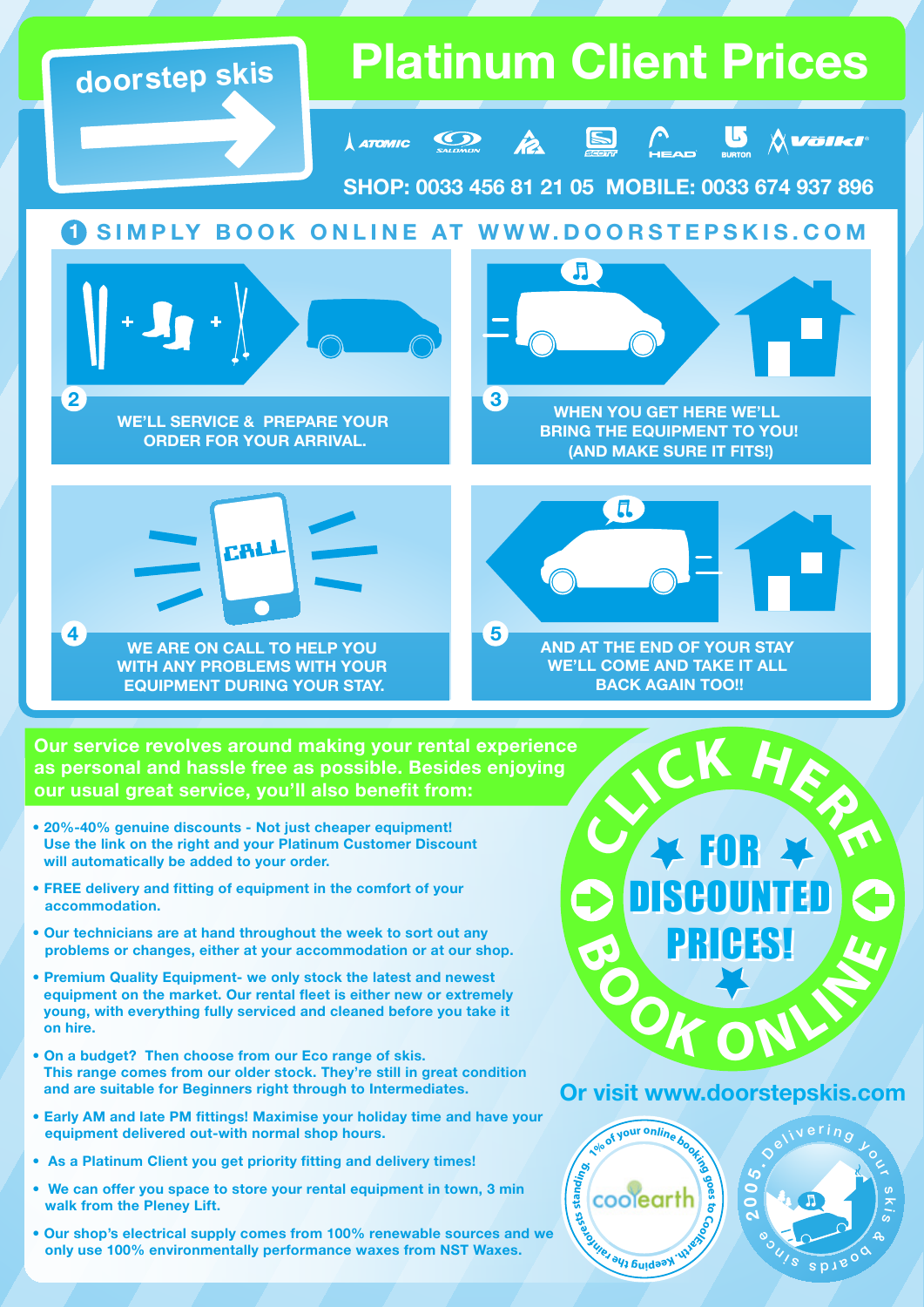**doorstep skis Prices below inclusive of 40% discount\* Dec 1st 2019 - Dec 17th 2019 Jan 4th 2020 - Jan 10th 2020 April 18th 2020 - April 26th 2020**



**\* this discount is subject to demand and availability and may vary upon placing a booking**

| <b>Prices in Euros</b>                                   |          |                |           |           |            |            |            |            |            |            |                             |
|----------------------------------------------------------|----------|----------------|-----------|-----------|------------|------------|------------|------------|------------|------------|-----------------------------|
| <b>No. of Days</b>                                       | 1        | $\overline{2}$ | 3         | 4         | 5          | 6          | 7          | 8          | 9          | 10         | <b>Extra</b><br><b>Days</b> |
| <b>Adult Skis</b>                                        |          |                |           |           |            |            |            |            |            |            |                             |
| <b>Eco. Skis &amp; Poles</b><br>with boots               | 12<br>21 | 22<br>36       | 28<br>47  | 34<br>55  | 39<br>61   | 41<br>64   | 44<br>68   | 46<br>71   | 48<br>75   | 51<br>79   | 3<br>4                      |
| <b>Progression Skis &amp; Poles</b><br><b>With Boots</b> | 16<br>27 | 29<br>46       | 40<br>62  | 48<br>74  | 53<br>80   | 58<br>86   | 62<br>91   | 66<br>97   | 70<br>102  | 74<br>108  | 4<br>6                      |
| <b>Performance Skis &amp; Poles</b><br><b>With Boots</b> | 22<br>34 | 40<br>61       | 55<br>81  | 67<br>95  | 74<br>106  | 80<br>115  | 86<br>123  | 93<br>130  | 99<br>138  | 105<br>146 | 6<br>8                      |
| <b>Premium Skis &amp; Poles</b><br><b>With Boots</b>     | 30<br>43 | 56<br>79       | 78<br>106 | 92<br>122 | 104<br>137 | 112<br>149 | 121<br>159 | 130<br>169 | 138<br>180 | 147<br>191 | 9<br>10                     |
| <b>Adult Ski Boots Only</b>                              | 15       | 21             | 26        | 32        | 37         | 41         | 44         | 48         | 51         | 55         | 4                           |
| unior Skis                                               |          |                |           |           |            |            |            |            |            |            |                             |
| Child (3-6) & Poles<br><b>With Boots</b>                 | 6<br>11  | 12<br>20       | 17<br>28  | 21<br>34  | 24<br>40   | 27<br>44   | 29<br>47   | 31<br>50   | 32<br>53   | 34<br>56   | 2<br>3                      |
| Junior (7-12) & Poles<br><b>With Boots</b>               | 9<br>15  | 16<br>26       | 21<br>35  | 26<br>43  | 31<br>49   | 34<br>53   | 37<br>58   | 39<br>63   | 42<br>68   | 45<br>72   | 3<br>4                      |
| <b>Teen Eco. (13-16) &amp; Poles</b><br>with boots       | 10<br>17 | 18<br>27       | 24<br>39  | 30<br>46  | 35<br>53   | 39<br>58   | 42<br>64   | 46<br>69   | 50<br>74   | 54<br>81   | 4<br>5                      |
| Teen Prog. (13-16) & Poles<br>with boots                 | 13<br>22 | 23<br>38       | 32<br>50  | 38<br>58  | 42<br>65   | 45<br>69   | 48<br>73   | 51<br>78   | 54<br>82   | 57<br>86   | 3<br>4                      |
| <b>Teen Perf. (13-16) &amp; Poles</b><br>with boots      | 16<br>27 | 29<br>46       | 40<br>62  | 48<br>74  | 53<br>80   | 58<br>86   | 62<br>91   | 66<br>97   | 70<br>102  | 74<br>108  | 4<br>6                      |
| <b>Junior Ski Boots Only</b>                             | 9        | 16             | 21        | 26        | 31         | 34         | 37         | 39         | 42         | 44         | 2                           |
| <b>Snowboard</b>                                         |          | S              |           |           |            |            |            |            |            |            |                             |
| <b>Progression &amp; Bindings</b><br><b>With Boots</b>   | 16<br>27 | 29<br>46       | 40<br>62  | 48<br>74  | 53<br>80   | 58<br>86   | 62<br>91   | 66<br>97   | 70<br>102  | 74<br>108  | 4<br>6                      |
| <b>Performance &amp; Bindings</b><br><b>With Boots</b>   | 22<br>34 | 40<br>61       | 55<br>81  | 67<br>95  | 74<br>106  | 80<br>115  | 86<br>123  | 93<br>130  | 99<br>138  | 105<br>146 | 6<br>8                      |
| Junior (3-12) & Bindings<br><b>With Boots</b>            | 9<br>15  | 16<br>26       | 21<br>35  | 26<br>43  | 31<br>49   | 34<br>53   | 37<br>58   | 39<br>63   | 42<br>68   | 45<br>72   | 3<br>4                      |
| <b>Adult Progression Boots Only</b>                      | 15       | 21             | 26        | 32        | 37         | 41         | 44         | 48         | 51         | 55         | 4                           |
| Junior (4-12) Boots Only                                 | 9        | 16             | 21        | 26        | 31         | 34         | 37         | 39         | 42         | 44         | $\overline{2}$              |
| mets                                                     |          |                |           |           |            |            |            |            |            |            |                             |
| <b>Adult</b>                                             | 5        | 8              | 11        | 13        | 15         | 16         | 18         | 20         | 22         | 24         | $\overline{2}$              |
| <b>Junior (3-12)</b>                                     | 3        | 6              | 8         | 10        | 11         | 13         | 14         | 15         | 16         | 17         | 1                           |
| scel<br><u>1a</u>                                        | e        |                |           |           |            |            |            |            |            |            |                             |
| <b>Wrist-Guards</b>                                      | 3        | 6              | 8         | 10        | 11         | 13         | 14         | 15         | 16         | 17         | 1                           |
| <b>Snow-shoes /Raquettes</b>                             | 5        | 10             | 15        | 19        | 22         | 25         | 26         | 28         | 30         | 32         | $\overline{2}$              |

### Choosing your equipment

Beginner - your first time on skis/board- we recommend Eco. or Progression equipment.

Beginner Intermediate - you ski/board mostly blue runs- we recommend Eco. or Progression equipment.

Intermediate - you ski/board mostly red runs- we recommend Eco. or Progression or Performance equipment.

Advanced Intermediate - you ski/board mostly red + black runs- we recommend Progression or Performance equipment. Advanced - you ski/board black runs + varied terrain/conditions- we recommend Performance or Premium equipment. Expert - you ski/board anything- we recommend Performance or Premium equipment.

Teenager - 13-16yrs- we recommend Teen. Eco, Teen. Progression or Teen. Performance equipment. Junior- 12yrs and younger- we recommend Junior or Child equipment.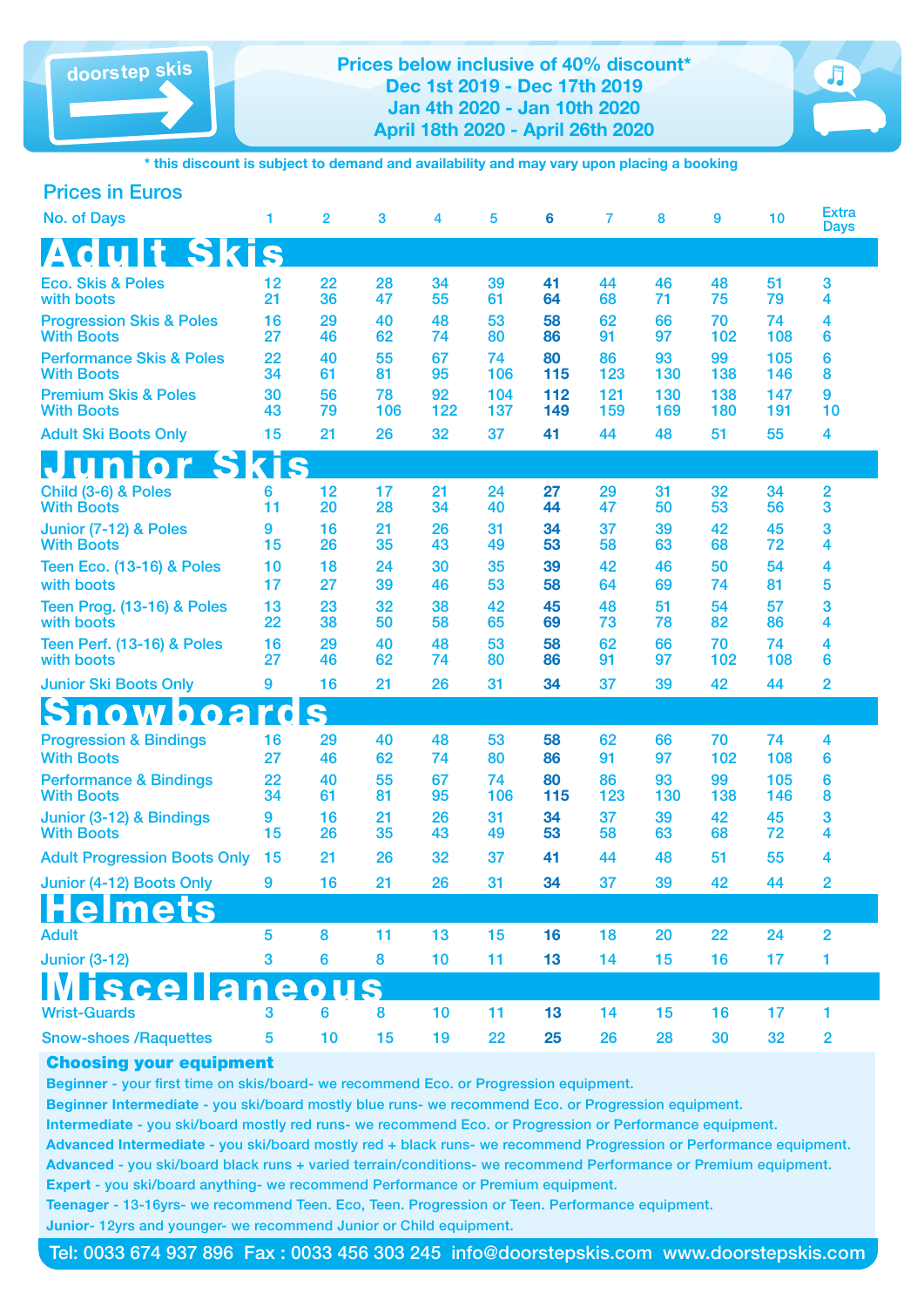**doorstep skis Prices below inclusive of 35% discount\* Jan 11th 2020 - Jan 17th 2020**

**April 11th 2020 - April 17th 2020**



**\* this discount is subject to demand and availability and may vary upon placing a booking**

| <b>Prices in Euros</b>                                   |                         |                |           |           |            |            |            |            |            |            |                             |
|----------------------------------------------------------|-------------------------|----------------|-----------|-----------|------------|------------|------------|------------|------------|------------|-----------------------------|
| <b>No. of Days</b>                                       | 1                       | $\overline{2}$ | 3         | 4         | 5          | 6          | 7          | 8          | 9          | 10         | <b>Extra</b><br><b>Days</b> |
| <b>Adult Skis</b>                                        |                         |                |           |           |            |            |            |            |            |            |                             |
| <b>Eco. Skis &amp; Poles</b><br>with boots               | 13<br>23                | 24<br>39       | 31<br>51  | 37<br>59  | 42<br>66   | 45<br>70   | 47<br>74   | 50<br>77   | 53<br>81   | 55<br>86   | 3<br>4                      |
| <b>Progression Skis &amp; Poles</b><br><b>With Boots</b> | 17<br>29                | 31<br>49       | 43<br>68  | 52<br>80  | 57<br>87   | 62<br>93   | 67<br>99   | 71<br>105  | 76<br>111  | 80<br>117  | 4<br>6                      |
| <b>Performance Skis &amp; Poles</b><br><b>With Boots</b> | 24<br>37                | 43<br>66       | 59<br>88  | 72<br>103 | 80<br>115  | 87<br>124  | 94<br>133  | 100<br>141 | 107<br>150 | 114<br>158 | 7<br>8                      |
| <b>Premium Skis &amp; Poles</b><br><b>With Boots</b>     | 33<br>47                | 61<br>85       | 84<br>114 | 99<br>132 | 112<br>149 | 122<br>161 | 131<br>172 | 140<br>183 | 150<br>194 | 159<br>207 | 9<br>11                     |
| <b>Adult Ski Boots Only</b>                              | 17                      | 23             | 29        | 34        | 40         | 44         | 48         | 52         | 56         | 60         | 4                           |
| unior Skis                                               |                         |                |           |           |            |            |            |            |            |            |                             |
| Child (3-6) & Poles<br><b>With Boots</b>                 | 7<br>12                 | 13<br>21       | 18<br>30  | 23<br>37  | 27<br>44   | 29<br>48   | 31<br>51   | 33<br>54   | 35<br>58   | 37<br>61   | 2<br>3                      |
| Junior (7-12) & Poles<br><b>With Boots</b>               | 9<br>16                 | 17<br>28       | 23<br>38  | 29<br>46  | 33<br>53   | 36<br>58   | 40<br>63   | 42<br>68   | 46<br>74   | 49<br>78   | 4<br>5                      |
| <b>Teen Eco. (13-16) &amp; Poles</b><br>with boots       | 11<br>18                | 19<br>29       | 26<br>42  | 33<br>50  | 38<br>57   | 42<br>63   | 46<br>69   | 50<br>75   | 54<br>81   | 58<br>88   | 4<br>6                      |
| <b>Teen Prog. (13-16) &amp; Poles</b><br>with boots      | 14<br>24                | 25<br>41       | 34<br>54  | 41<br>63  | 46<br>70   | 49<br>75   | 52<br>79   | 55<br>84   | 58<br>89   | 62<br>93   | 3<br>5                      |
| <b>Teen Perf. (13-16) &amp; Poles</b><br>with boots      | 17<br>29                | 31<br>49       | 43<br>68  | 52<br>80  | 57<br>87   | 62<br>93   | 67<br>99   | 71<br>105  | 76<br>111  | 80<br>117  | 4<br>6                      |
| <b>Junior Ski Boots Only</b>                             | 10                      | 17             | 23        | 29        | 33         | 37         | 40         | 42         | 45         | 48         | 3                           |
| <b>Snowboard</b>                                         |                         | S              |           |           |            |            |            |            |            |            |                             |
| <b>Progression &amp; Bindings</b><br><b>With Boots</b>   | 17<br>29                | 31<br>49       | 43<br>68  | 52<br>80  | 57<br>87   | 62<br>93   | 67<br>99   | 71<br>105  | 76<br>111  | 80<br>117  | 4<br>6                      |
| <b>Performance &amp; Bindings</b><br><b>With Boots</b>   | 24<br>37                | 43<br>66       | 59<br>88  | 72<br>103 | 80<br>115  | 87<br>124  | 94<br>133  | 100<br>141 | 107<br>150 | 114<br>158 | 7<br>8                      |
| Junior (3-12) & Bindings<br><b>With Boots</b>            | 9<br>16                 | 17<br>28       | 23<br>38  | 29<br>46  | 33<br>53   | 36<br>58   | 40<br>63   | 42<br>68   | 46<br>74   | 49<br>78   | 4<br>5                      |
| <b>Adult Progression Boots Only</b>                      | 17                      | 23             | 29        | 34        | 40         | 44         | 48         | 52         | 56         | 60         | 4                           |
| Junior (4-12) Boots Only                                 | 10                      | 17             | 23        | 29        | 33         | 37         | 40         | 42         | 45         | 48         | $\mathbf{3}$                |
| mets                                                     |                         |                |           |           |            |            |            |            |            |            |                             |
| <b>Adult</b>                                             | 6                       | 9              | 12        | 14        | 16         | 18         | 20         | 22         | 24         | 26         | $\overline{2}$              |
| <b>Junior (3-12)</b>                                     | $\overline{\mathbf{4}}$ | 6              | 9         | 11        | 12         | 14         | 15         | 16         | 18         | 19         | 1                           |
|                                                          |                         |                |           |           |            |            |            |            |            |            |                             |
| <b>Wrist-Guards</b>                                      | 3                       | 7              | 8         | 10        | 12         | 14         | 15         | 16         | 18         | 19         | 1                           |
| <b>Snow-shoes / Raquettes</b>                            | 6                       | 11             | 16        | 20        | 24         | 27         | 29         | 30         | 32         | 34         | $\overline{2}$              |

## Choosing your equipment

Beginner - your first time on skis/board- we recommend Eco. or Progression equipment.

Beginner Intermediate - you ski/board mostly blue runs- we recommend Eco. or Progression equipment.

Intermediate - you ski/board mostly red runs- we recommend Eco. or Progression or Performance equipment.

Advanced Intermediate - you ski/board mostly red + black runs- we recommend Progression or Performance equipment. Advanced - you ski/board black runs + varied terrain/conditions- we recommend Performance or Premium equipment. Expert - you ski/board anything- we recommend Performance or Premium equipment.

Teenager - 13-16yrs- we recommend Teen. Eco, Teen. Progression or Teen. Performance equipment. Junior- 12yrs and younger- we recommend Junior or Child equipment.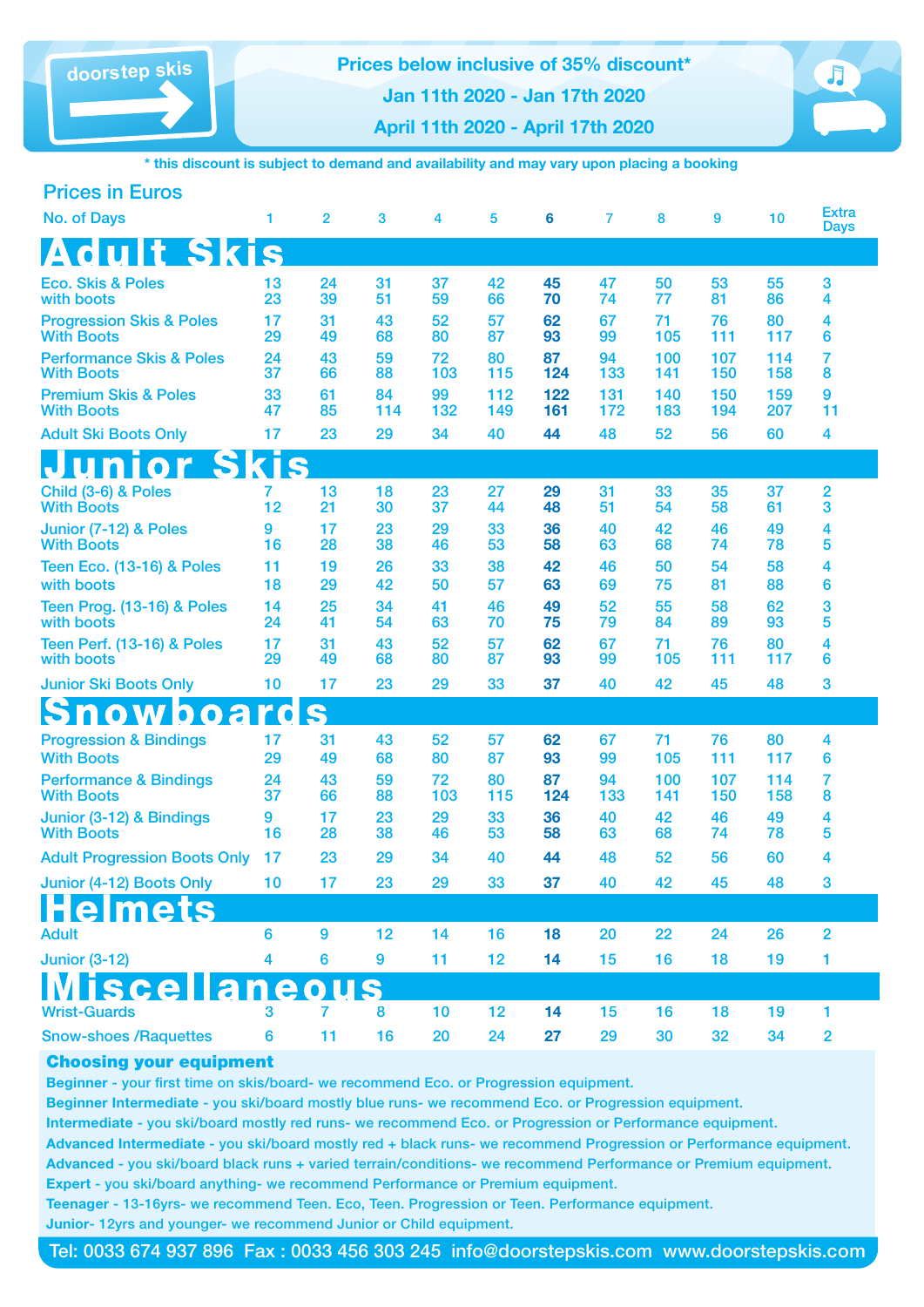**doorstep skis Prices below inclusive of 30% discount\* Dec 18th 2019 - Dec 24th 2019 Jan 18th 2020 - Jan 31st 2020 March 14th 2020 - April 10th 2020**



**\* this discount is subject to demand and availability and may vary upon placing a booking**

| <b>Prices in Euros</b>                                   |                         |                |                  |            |            |            |            |            |            |            |                             |
|----------------------------------------------------------|-------------------------|----------------|------------------|------------|------------|------------|------------|------------|------------|------------|-----------------------------|
| <b>No. of Days</b>                                       | 1                       | $\overline{2}$ | 3                | 4          | 5          | 6          | 7          | 8          | 9          | 10         | <b>Extra</b><br><b>Days</b> |
| <b>Adult Skis</b>                                        |                         |                |                  |            |            |            |            |            |            |            |                             |
| <b>Eco. Skis &amp; Poles</b><br>with boots               | 14<br>25                | 25<br>42       | 33<br>55         | 40<br>64   | 45<br>71   | 48<br>75   | 51<br>79   | 54<br>83   | 57<br>88   | 59<br>92   | 3<br>4                      |
| <b>Progression Skis &amp; Poles</b><br><b>With Boots</b> | 19<br>31                | 34<br>53       | 46<br>73         | 56<br>87   | 61<br>94   | 67<br>100  | 72<br>106  | 77<br>113  | 82<br>119  | 86<br>126  | 5<br>7                      |
| <b>Performance Skis &amp; Poles</b><br><b>With Boots</b> | 25<br>40                | 47<br>71       | 64<br>95         | 78<br>111  | 87<br>124  | 94<br>134  | 101<br>143 | 108<br>152 | 115<br>161 | 122<br>170 | $\overline{7}$<br>9         |
| <b>Premium Skis &amp; Poles</b><br><b>With Boots</b>     | 35<br>50                | 65<br>92       | 91<br>123        | 107<br>142 | 121<br>160 | 131<br>173 | 141<br>186 | 151<br>197 | 161<br>209 | 171<br>223 | 10<br>12                    |
| <b>Adult Ski Boots Only</b>                              | 18                      | 25             | 31               | 37         | 43         | 47         | 52         | 56         | 60         | 64         | 4                           |
| unior Skis                                               |                         |                |                  |            |            |            |            |            |            |            |                             |
| Child (3-6) & Poles<br><b>With Boots</b>                 | 7<br>13                 | 14<br>23       | 19<br>32         | 24<br>40   | 29<br>47   | 31<br>51   | 34<br>55   | 36<br>59   | 38<br>62   | 40<br>66   | 2<br>3                      |
| Junior (7-12) & Poles<br><b>With Boots</b>               | 10<br>17                | 19<br>30       | 25<br>41         | 31<br>50   | 36<br>57   | 39<br>62   | 43<br>68   | 45<br>74   | 49<br>79   | 53<br>84   | 4<br>5                      |
| <b>Teen Eco. (13-16) &amp; Poles</b><br>with boots       | 11<br>20                | 21<br>32       | 28<br>45         | 35<br>53   | 40<br>62   | 45<br>68   | 49<br>74   | 54<br>81   | 58<br>87   | 63<br>94   | 4<br>6                      |
| Teen Prog. (13-16) & Poles<br>with boots                 | 16<br>26                | 27<br>44       | 37<br>58         | 44<br>68   | 49<br>76   | 52<br>81   | 56<br>86   | 59<br>90   | 63<br>95   | 66<br>100  | 4<br>5                      |
| <b>Teen Perf. (13-16) &amp; Poles</b><br>with boots      | 19<br>31                | 34<br>53       | 46<br>73         | 56<br>87   | 61<br>94   | 67<br>100  | 72<br>106  | 77<br>113  | 82<br>119  | 86<br>126  | 5<br>7                      |
| <b>Junior Ski Boots Only</b>                             | 11                      | 19             | 25               | 31         | 36         | 40         | 43         | 46         | 49         | 51         | 3                           |
| <b>Showboard</b>                                         |                         | S              |                  |            |            |            |            |            |            |            |                             |
| <b>Progression &amp; Bindings</b><br><b>With Boots</b>   | 19<br>31                | 34<br>53       | 46<br>73         | 56<br>87   | 61<br>94   | 67<br>100  | 72<br>106  | 77<br>113  | 82<br>119  | 86<br>126  | 5<br>7                      |
| <b>Performance &amp; Bindings</b><br><b>With Boots</b>   | 25<br>40                | 47<br>71       | 64<br>95         | 78<br>111  | 87<br>124  | 94<br>134  | 101<br>143 | 108<br>152 | 115<br>161 | 122<br>170 | 7<br>9                      |
| Junior (3-12) & Bindings<br><b>With Boots</b>            | 10<br>17                | 19<br>30       | 25<br>41         | 31<br>50   | 36<br>57   | 39<br>62   | 43<br>68   | 45<br>74   | 49<br>79   | 53<br>84   | 4<br>5                      |
| <b>Adult Progression Boots Only</b>                      | 18                      | 25             | 31               | 37         | 43         | 47         | 52         | 56         | 60         | 64         | 4                           |
| Junior (4-12) Boots Only 11                              |                         | 19             | 25               | 31         | 36         | 40         | 43         | 46         | 49         | 51         | 3                           |
| elmets                                                   |                         |                |                  |            |            |            |            |            |            |            |                             |
| <b>Adult</b>                                             | $6\phantom{a}$          | 10             | 13               | 15         | 17         | 19         | 21         | 23         | 25         | 28         | $\overline{2}$              |
| <b>Junior (3-12)</b>                                     | $\overline{\mathbf{4}}$ | $\overline{7}$ | $\boldsymbol{9}$ | 12         | 13         | 15         | 16         | 18         | 19         | 20         | 2                           |
| <u>iscella</u>                                           | neo                     |                |                  |            |            |            |            |            |            |            |                             |
| <b>Wrist-Guards</b>                                      | 4                       | 7              | $\boldsymbol{9}$ | 11         | 13         | 15         | 16         | 18         | 19         | 20         | 1                           |
| <b>Snow-shoes /Raquettes</b>                             | 6                       | 11             | 17               | 22         | 26         | 29         | 31         | 33         | 35         | 37         | $\overline{2}$              |

# Choosing your equipment

Beginner - your first time on skis/board- we recommend Eco. or Progression equipment.

Beginner Intermediate - you ski/board mostly blue runs- we recommend Eco. or Progression equipment.

Intermediate - you ski/board mostly red runs- we recommend Eco. or Progression or Performance equipment.

Advanced Intermediate - you ski/board mostly red + black runs- we recommend Progression or Performance equipment. Advanced - you ski/board black runs + varied terrain/conditions- we recommend Performance or Premium equipment. Expert - you ski/board anything- we recommend Performance or Premium equipment.

Teenager - 13-16yrs- we recommend Teen. Eco, Teen. Progression or Teen. Performance equipment. Junior- 12yrs and younger- we recommend Junior or Child equipment.

Tel: 0033 674 937 896 Fax : 0033 456 303 245 info@doorstepskis.com www.doorstepskis.com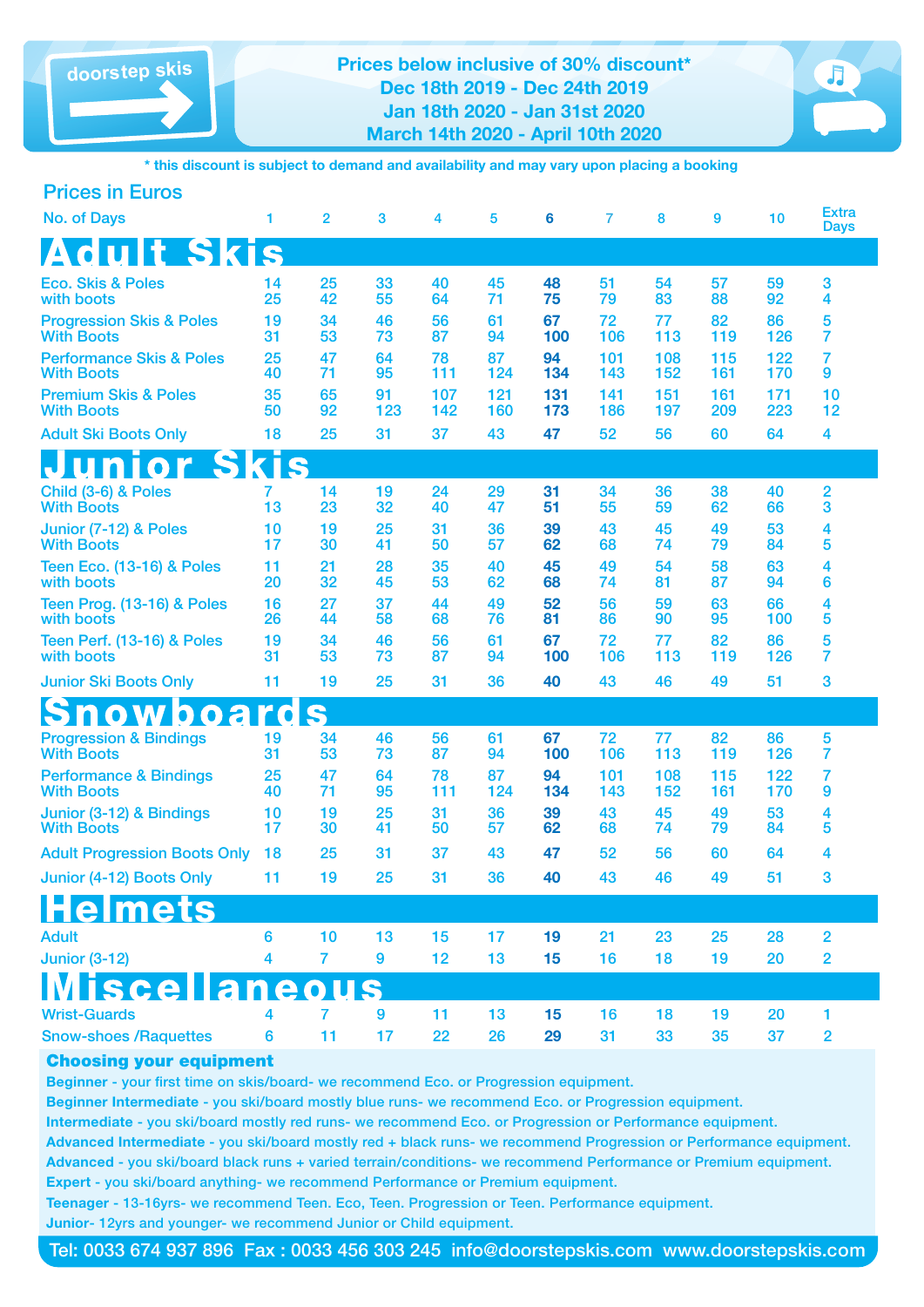



**\* this discount is subject to demand and availability and may vary upon placing a booking**

| <b>Prices in Euros</b> |  |
|------------------------|--|
|                        |  |

| <b>No. of Days</b>                                       | 1        | $\overline{2}$ | 3         | 4          | 5          | 6          | 7          | 8          | 9          | 10         | <b>Extra</b><br><b>Days</b> |  |
|----------------------------------------------------------|----------|----------------|-----------|------------|------------|------------|------------|------------|------------|------------|-----------------------------|--|
| dult Skis<br>$\boldsymbol{\Delta}$                       |          |                |           |            |            |            |            |            |            |            |                             |  |
| <b>Eco. Skis &amp; Poles</b><br>with boots               | 15<br>27 | 27<br>45       | 35<br>59  | 43<br>68   | 48<br>76   | 51<br>80   | 55<br>85   | 58<br>89   | 61<br>94   | 64<br>99   | 3<br>5                      |  |
| <b>Progression Skis &amp; Poles</b><br><b>With Boots</b> | 20<br>34 | 36<br>57       | 50<br>78  | 60<br>93   | 66<br>100  | 72<br>107  | 77<br>114  | 82<br>121  | 88<br>128  | 92<br>135  | 5<br>$\overline{7}$         |  |
| <b>Performance Skis &amp; Poles</b><br><b>With Boots</b> | 27<br>43 | 50<br>76       | 69<br>101 | 83<br>119  | 93<br>133  | 100<br>143 | 108<br>153 | 116<br>163 | 123<br>173 | 131<br>182 | 8<br>10                     |  |
| <b>Premium Skis &amp; Poles</b><br><b>With Boots</b>     | 38<br>54 | 70<br>98       | 97<br>132 | 114<br>153 | 130<br>172 | 140<br>186 | 151<br>199 | 162<br>211 | 173<br>224 | 184<br>238 | 11<br>13                    |  |
| <b>Adult Ski Boots Only</b>                              | 19       | 27             | 33        | 40         | 46         | 51         | 55         | 60         | 64         | 69         | 4                           |  |
| <b>Junior Skis</b>                                       |          |                |           |            |            |            |            |            |            |            |                             |  |
| Child (3-6) & Poles<br><b>With Boots</b>                 | 8<br>14  | 15<br>24       | 21<br>34  | 26<br>43   | 31<br>50   | 34<br>55   | 36<br>59   | 38<br>63   | 41<br>67   | 43<br>70   | $\overline{2}$<br>4         |  |
| Junior (7-12) & Poles<br><b>With Boots</b>               | 11<br>18 | 20<br>32       | 27<br>44  | 33<br>54   | 38<br>61   | 42<br>67   | 46<br>73   | 49<br>79   | 53<br>85   | 57<br>90   | 4<br>5                      |  |
| <b>Teen Eco. (13-16) &amp; Poles</b><br>with boots       | 12<br>21 | 22<br>34       | 30<br>48  | 38<br>57   | 43<br>66   | 48<br>73   | 53<br>80   | 58<br>86   | 63<br>93   | 67<br>101  | 5<br>7                      |  |
| Teen Prog. (13-16) & Poles<br>with boots                 | 17<br>28 | 29<br>47       | 39<br>62  | 47<br>73   | 53<br>81   | 56<br>86   | 60<br>92   | 64<br>97   | 67<br>102  | 71<br>108  | 4<br>5                      |  |
| <b>Teen Perf. (13-16) &amp; Poles</b><br>with boots      | 20<br>34 | 36<br>57       | 50<br>78  | 60<br>93   | 66<br>100  | 72<br>107  | 77<br>114  | 82<br>121  | 88<br>128  | 92<br>135  | 5<br>7                      |  |
| <b>Junior Ski Boots Only</b>                             | 11       | 20             | 27        | 33         | 38         | 43         | 46         | 49         | 52         | 55         | 3                           |  |
| nowboards                                                |          |                |           |            |            |            |            |            |            |            |                             |  |
| <b>Progression &amp; Bindings</b><br><b>With Boots</b>   | 20<br>34 | 36<br>57       | 50<br>78  | 60<br>93   | 66<br>100  | 72<br>107  | 77<br>114  | 82<br>121  | 88<br>128  | 92<br>135  | 5<br>$\overline{7}$         |  |
| <b>Performance &amp; Bindings</b><br><b>With Boots</b>   | 27<br>43 | 50<br>76       | 69<br>101 | 83<br>119  | 93<br>133  | 100<br>143 | 108<br>153 | 116<br>163 | 123<br>173 | 131<br>182 | 8<br>10                     |  |
| Junior (3-12) & Bindings<br><b>With Boots</b>            | 11<br>18 | 20<br>32       | 27<br>44  | 33<br>54   | 38<br>61   | 42<br>67   | 46<br>73   | 49<br>79   | 53<br>85   | 57<br>90   | 4<br>5                      |  |
| <b>Adult Progression Boots Only</b>                      | 19       | 27             | 33        | 40         | 46         | 51         | 55         | 60         | 64         | 69         | 4                           |  |
| Junior (4-12) Boots Only                                 | 11       | 20             | 27        | 33         | 38         | 43         | 46         | 49         | 52         | 55         | 3                           |  |
| <b>Helmets</b>                                           |          |                |           |            |            |            |            |            |            |            |                             |  |
| <b>Adult</b>                                             | 7        | 11             | 14        | 16         | 18         | 20         | 23         | 25         | 27         | 30         | $\overline{2}$              |  |
| <b>Junior (3-12)</b>                                     | 4        | $\overline{7}$ | 10        | 12         | 14         | 16         | 17         | 19         | 21         | 22         | $\overline{2}$              |  |
| <b>iscellaneous</b>                                      |          |                |           |            |            |            |            |            |            |            |                             |  |
| <b>Wrist-Guards</b>                                      |          | 8              | 10        | 12         | 14         | 16         | 17         | 19         | 20         | 22         | 2                           |  |
| <b>Snow-shoes / Raquettes</b>                            | 6        | 12             | 19        | 24         | 28         | 31         | 33         | 35         | 37         | 40         | $\overline{2}$              |  |

#### Choosing your equipment

Beginner - your first time on skis/board- we recommend Eco. or Progression equipment.

Beginner Intermediate - you ski/board mostly blue runs- we recommend Eco. or Progression equipment.

Intermediate - you ski/board mostly red runs- we recommend Eco. or Progression or Performance equipment.

Advanced Intermediate - you ski/board mostly red + black runs- we recommend Progression or Performance equipment. Advanced - you ski/board black runs + varied terrain/conditions- we recommend Performance or Premium equipment. Expert - you ski/board anything- we recommend Performance or Premium equipment.

Teenager - 13-16yrs- we recommend Teen. Eco, Teen. Progression or Teen. Performance equipment.

Junior- 12yrs and younger- we recommend Junior or Child equipment.